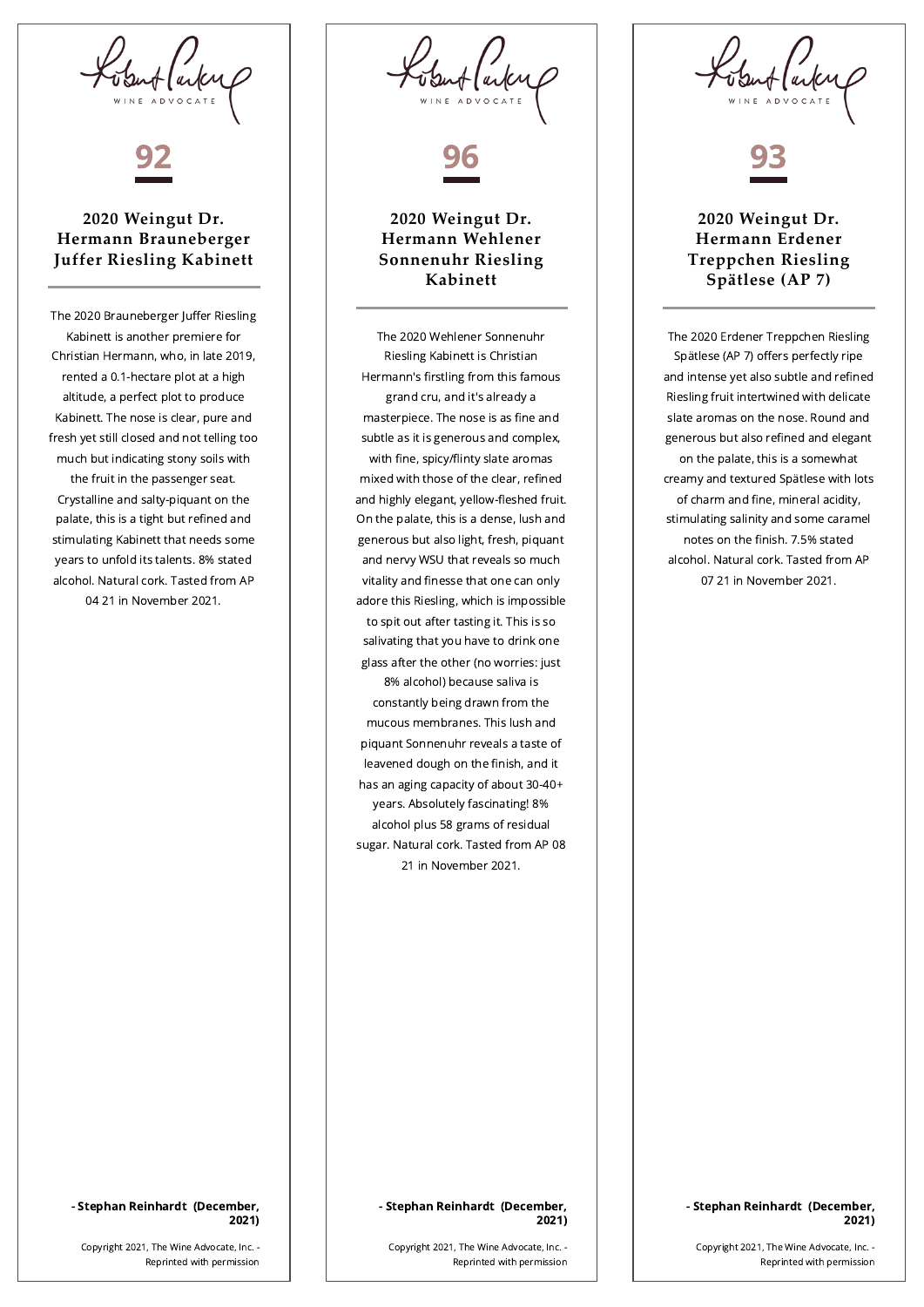

94

**2020 Weingut Dr. Hermann Erdener Treppchen Riesling Kabinett –6–**

Aged in traditional fuders, the 2020 Erdener Treppchen Riesling Kabinett – 6– opens with a rich and dense bouquet of ripe, elegant fruit aromas intertwined with delicate slate and typical old and sweet fuder notes. The attack on the palate is as fine as vibrantly fresh. The wine is round and generous, wonderfully textural and develops an intense and generous, mouth-filling finish carried by crystalline and well-defined acidity. The finish is complex and quite long. This is another excellent vintage for the iconic Fuder 6, even though it's pretty rich for the Kabinett style. Just ignore the Prädikat and enjoy the wine because it's delicious. 8% stated alcohol. Natural cork. Tasted from AP 06 21 in November 2021.



### **2020 Weingut Dr. Hermann Piesporter Goldtröpfchen Riesling – GG–**

The 2020 Piesporter Goldtröpfchen Riesling –GG– was aged in a new fuder, which causes a dense, rich and slightly oaky bouquet of ripe fruits and fine, elegant slate notes in the depth. This is not really what stereotypical drinkers expect from a Mosel Riesling, but it's serious, complex and quite exciting. On the palate, the oaky notes are present straightaway, as is the hidden sweetness of this mouth-filling round and lush, mango-scented Goldtröpfchen that reveals a fine and vivacious mineral structure that takes the wine to a long and aromatic, wellstructured finish. This is definitely a wine to cellar, as it will be fabulous in 7 to 10 years. Stylistically, this is where the Mosel gets kissed by Alsace. A promising wine! 12% stated alcohol plus 11 grams per liter of residual sugar. Tasted from AP 32 21 in November 2021. To be released in spring 2022.

> - Stephan Reinhardt (December, 2021)

#### - Stephan Reinhardt (December, 2021)

Copyright 2021, The Wine Advocate, Inc. - Reprinted with permission

#### - Stephan Reinhardt (December, 2021)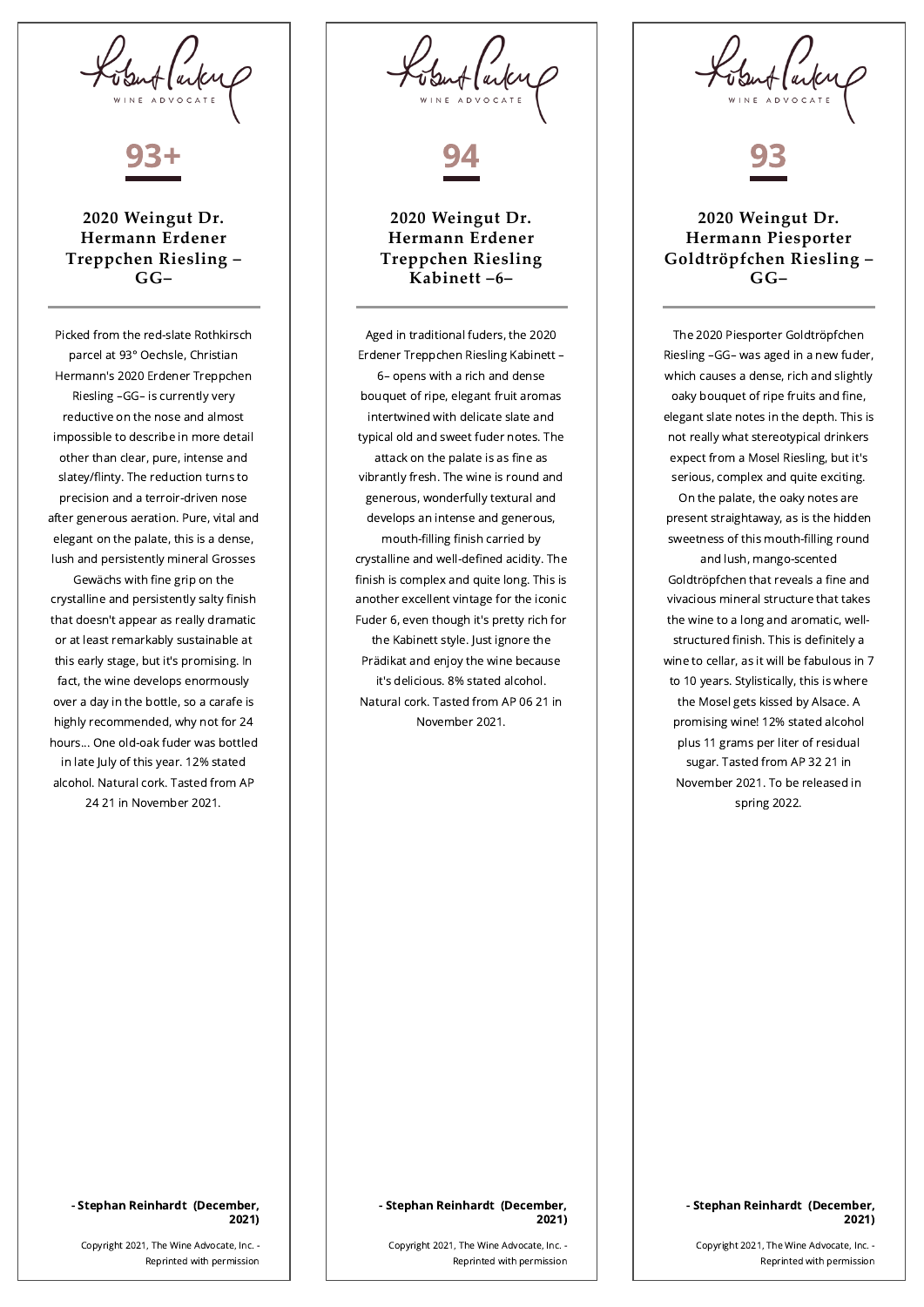A Carter 93 **2020 Weingut Dr. Hermann Ürziger Würzgarten Riesling Kabinett** The 2020 Ürziger Würzgarten Riesling Kabinett opens clear, bright and complex on the subtle and refined, beautifully flinty and delicately fruity nose. Salty-piquant and highly stimulating straightaway yet still far too young to show its best talents, this is a round and moderately sweet Kabinett with vivacious acidity and fine grip on the finish. It leaves needles on the palate and will need some years to reach its peak. 7.5% stated alcohol. Screw cap. Tasted from AP 16 21 in November 2021.

 $-$  and  $\alpha$ 

92+

## **2020 Weingut Dr. Hermann Kinheimer Hubertuslay Riesling Kabinett**

The 2020 Kinheimer Hubertuslay Riesling Kabinett is richer and more generous on the nose and also more reductive or sulfuric compared to the Goldtröpfchen sibling and will need time to open up and show its true flavors. The first attack is vibrantly fresh and piquant before the wine develops a lush texture and vegetal aromas such as leeks at this early stage. The finish is fruity, fine and salty, quite stimulating already, but the best is yet to come for those who remain patient. 8% stated alcohol. Screw cap. Tasted from AP 22 21 in November 2021.

-larks 96

## **2020 Weingut Dr. Hermann Erdener Prälat Riesling Auslese Alte Reben**

Picked at 97° Oechsle, the 2020 Erdener Prälat Riesling Auslese Alte Reben offers a clear, fresh and spicymineral bouquet of crushed (red) slate intertwined with pure, highly refined, rather discreet fruit on the nose. Round and piquant on the palate, with a very elegant, refined yet lush character, this is another perfectly balanced and super salivating Auslese from Christian Hermann's ancient higher-altitude plot of the prestigious Prälat. The acidity is frisky, the fruit perfectly interwoven and the finish stimulating, clear and fresh but long and always delicate. Extraordinary! 7.5% stated alcohol. 600 bottles made. Natural cork. Tasted from AP 10 21 in November 2021.

- Stephan Reinhardt (December, 2021)

Copyright 2021, The Wine Advocate, Inc. - Reprinted with permission

#### - Stephan Reinhardt (December, 2021)

Copyright 2021, The Wine Advocate, Inc. - Reprinted with permission

- Stephan Reinhardt (December, 2021)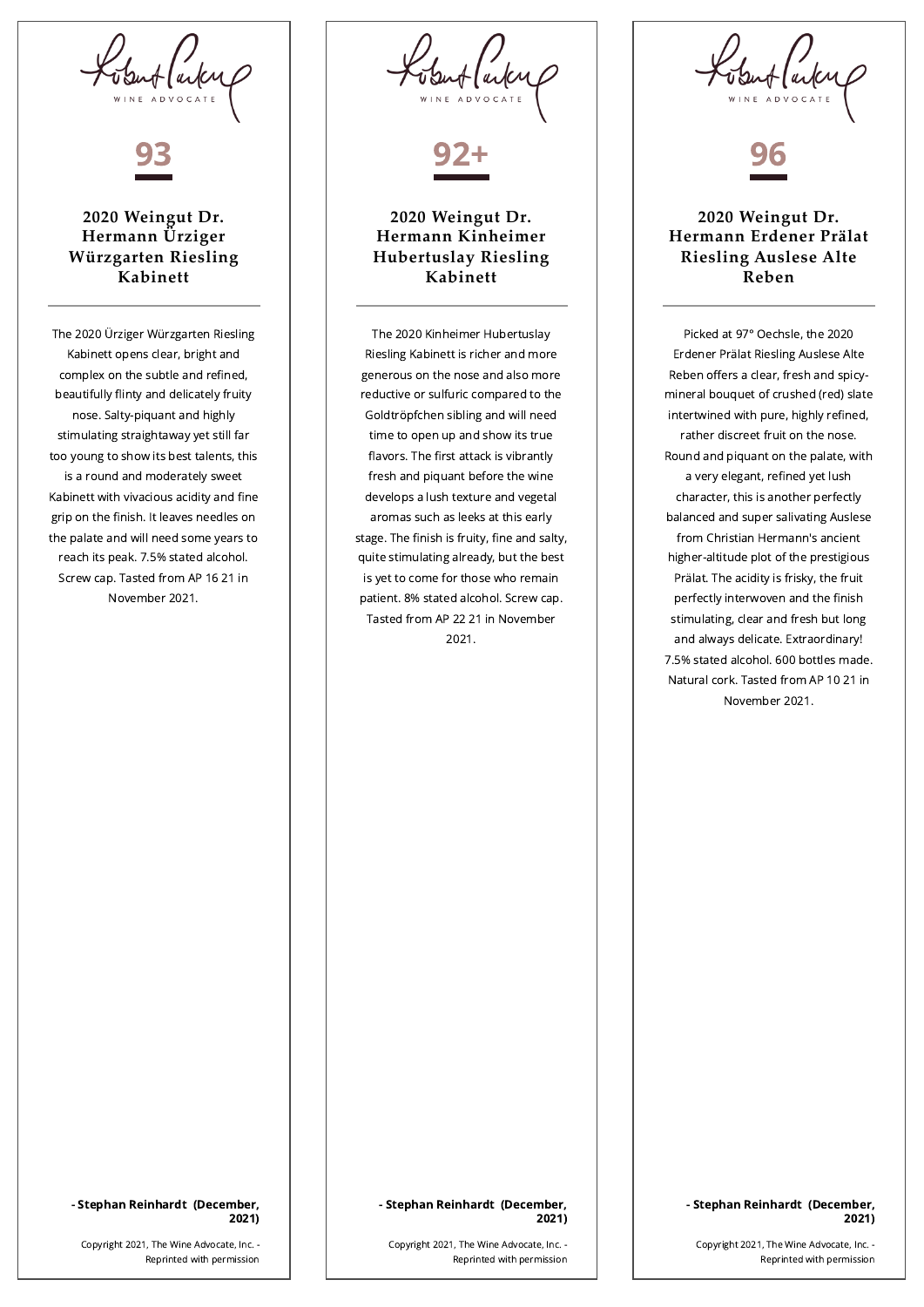

#### - Stephan Reinhardt (December, 2021)

Copyright 2021, The Wine Advocate, Inc. - Reprinted with permission

|               | But (arky |  |
|---------------|-----------|--|
| WINE ADVOCATE |           |  |

100

**2020 Weingut Dr. Hermann Erdener Prälat Riesling Trockenbeerenauslese Alte Reben (Long Gold Capsule)**

The intensely golden colored 2020 Erdener Prälat Riesling Trockenbeerenauslese Alte Reben (Long Gold Capsule) was picked at 220° Oechsle and opens with a rich and intense, super concentrated, syrupy and tangy bouquet of dried and stewed stone fruits, pineapples, lemons and broken stones. Fullbodied, extremely rich and dense on the generous, oily-textured palate, this is a super sweet but fruity rather than sugary, highly elegant and even filigreed TBA with persistently salty and thus stimulating, remarkably fine but precise and perfectly integrated acidity. If ever you have feared the abundant sweetness of a TBA, it tastes much less sweet here, and you won't resist drinking sip after sip of this fabulous wine. This has 6% stated alcohol plus 380 grams per liter of residual sugar, which is not only 100 grams per liter less than in 2018 but it is also lifted by a total acidity of 13.4 grams per liter. Only 34 liters made, though. Natural cork. Tasted from AP 30 21 in November 2021.

-larks

# 93+

# **2020 Weingut Dr. Hermann Ürziger Würzgarten Riesling Spätlese**

Hermann's 2020 Ürziger Würzgarten Riesling Spätlese is deep, pure and refined on the concentrated, flinty and tensioned nose. The attack on the palate is fresh and piquant, very pure and almost dry, but there is a fine and fruity sweetness and remarkable salty finesse on the stimulating piquant and grippy finish. This is another Riesling that needs about five to 10 years to show its best. 7.5% stated alcohol. Natural cork. Tasted from AP 17 21 in November 2021.

- Stephan Reinhardt (December, 2021)

Copyright 2021, The Wine Advocate, Inc. - Reprinted with permission - Stephan Reinhardt (December, 2021)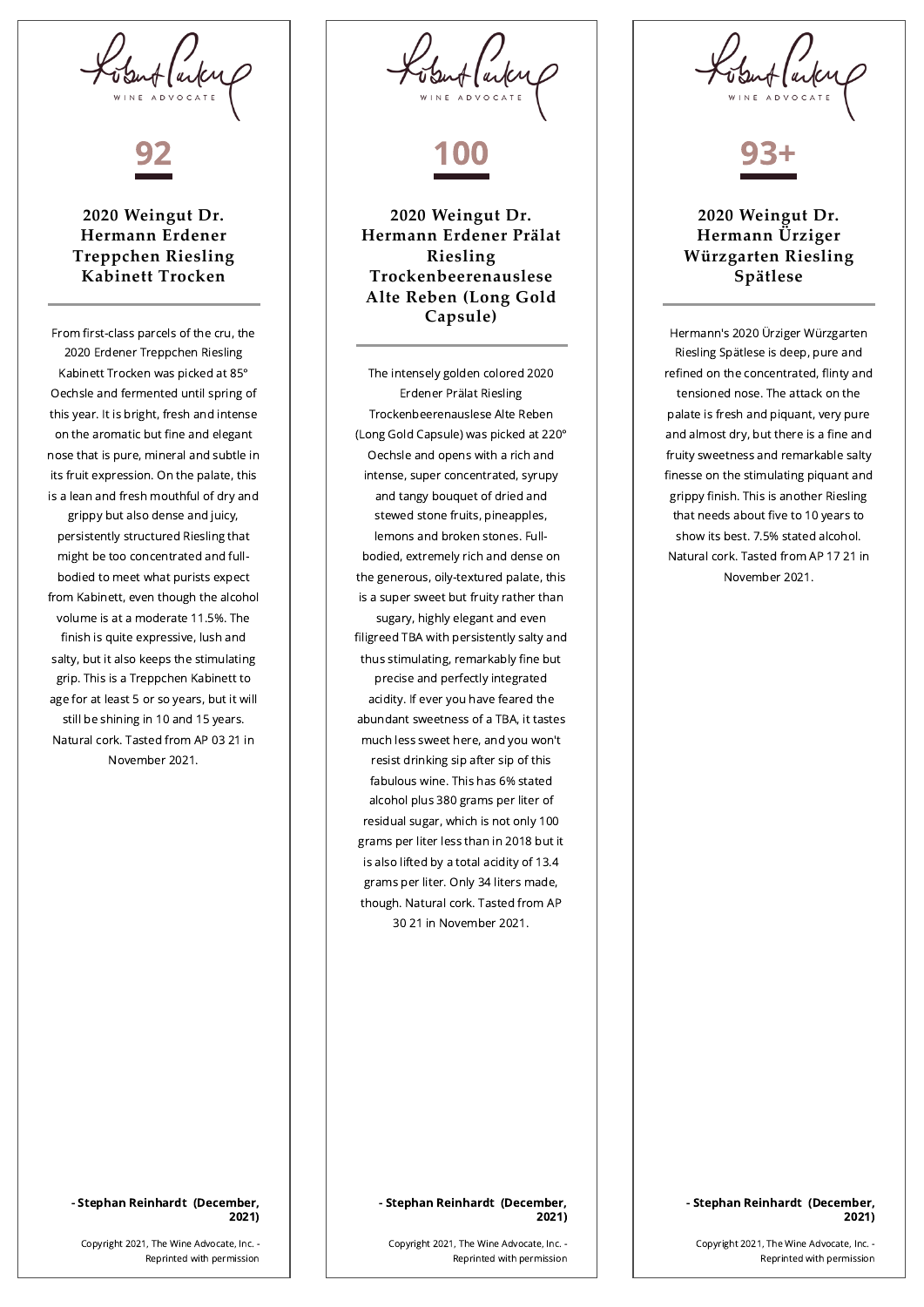# 96+

# **2020 Weingut Dr. Hermann Erdener Herzlei Riesling Spätlese Alte Reben (Gold Capsule)**

The 2020 Erdener Herzlei Riesling Spätlese Alte Reben (Gold Capsule) comes from vines up to 127 years old that are trained on single poles and planted in blue and gray slate inside the Treppchen on the border to the Prälat. Opening with a deep, intensely aromatic yet also pure, refined and flinty-mineral bouquet of crushed stones, this is a pure, intense, complex, refreshing, mineral and thoroughly salty, tensioned and excitingly sustainable Riesling from a spectacular, steep vineyard that hosts Christian Hermann's oldest vines. The finish is tight but also sensual and indicates a great, immortal Spätlese from one of the Mosel's finest vineyards. 7.5% stated alcohol. Natural cork. Tasted from AP 09 21 in November 2021.

88

# **2020 Weingut Dr. Hermann Riesling Trocken**

Hermann's 2020 Riesling Trocken is enormously pure, tight and fresh on the mercilessly precise and mineral nose that shows much more stony rather than fruity aromas at this very early stage. Fresh and piquant on the palate, this is a light and vibrant dry Riesling with not much intensity but grip and character. Only hard-core Riesling aficionados will go along with this intransigent style. 11.5% stated alcohol. Screw cap. Tasted from AP 18 21 in November 2021.

# **2020 Weingut Dr. Hermann Erdener Treppchen Riesling Trockenbeerenauslese (Long Gold Capsule)**

98

Picked at 205° Oechsle, the intensely golden colored and viscous 2020 Erdener Treppchen Riesling Trockenbeerenauslese (Long Gold Capsule) offers an oily, essence-like but precise and even fresh nose of very concentrated ripe and stone fruit spiced with slate plates. Intense and enormously dense, respectively oily like an Eszencia, with tea and herbal flavors on the palate, this is an extremely rich but also fine, elegant and stimulating TBA with exciting acidity that makes this taste not only sweet but hedonistic. Orange and lemon flavors as well as sage aromas populate the finish that is very delicate, piquant and oh-so-stimulating due to its salinity and great balance. A fantastic TBA with 6% stated alcohol and 330 grams of residual sugar, which is counterpointed by 14.8 grams per liter of total acidity. Natural cork. Tasted from AP 29 21 in November 2021.

> - Stephan Reinhardt (December, 2021)

Copyright 2021, The Wine Advocate, Inc. - Reprinted with permission

#### - Stephan Reinhardt (December, 2021)

Copyright 2021, The Wine Advocate, Inc. - Reprinted with permission

#### - Stephan Reinhardt (December, 2021)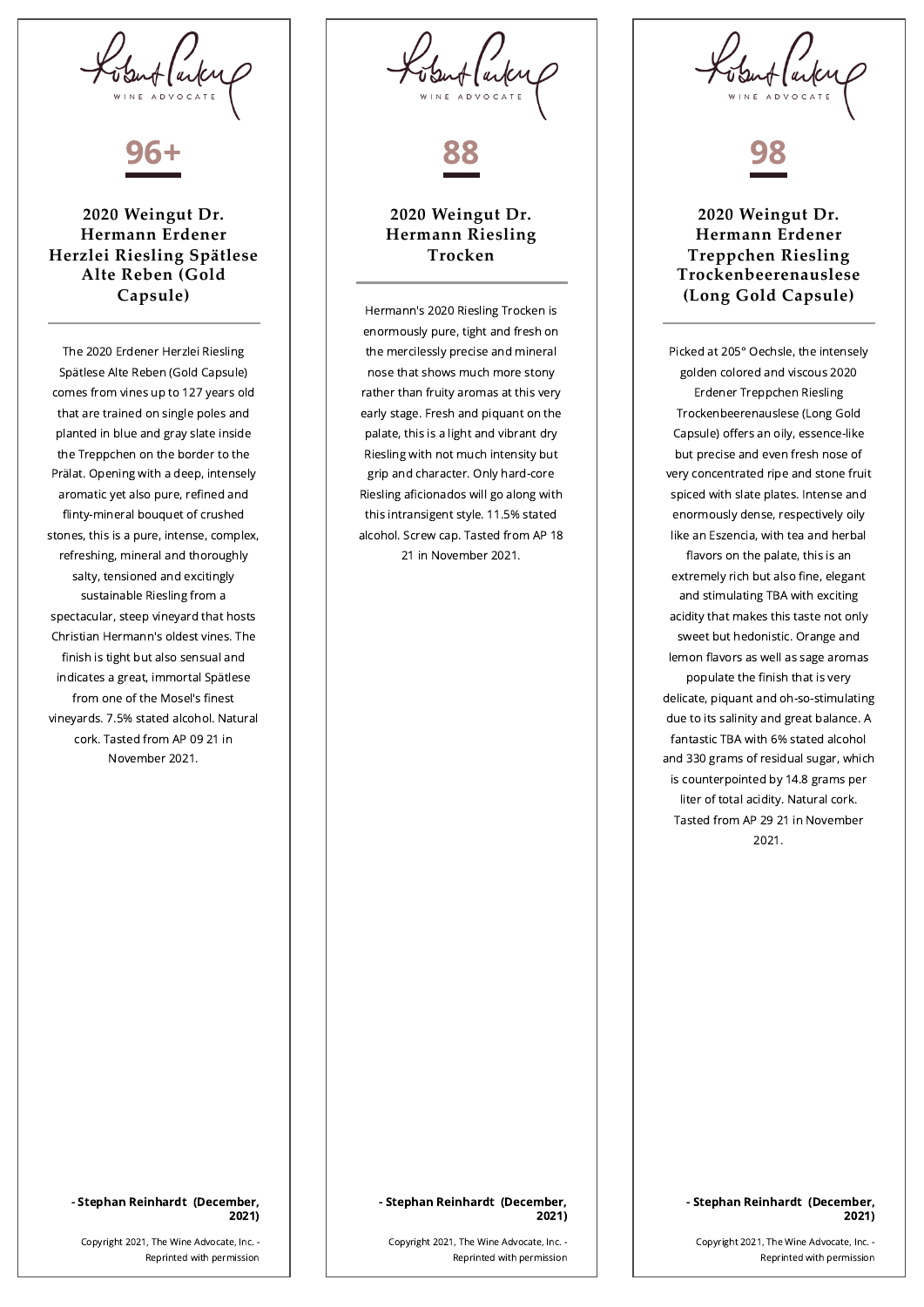ant (arker

98

**2020 Weingut Dr. Hermann Erdener Treppchen Riesling Auslese (Gold Capsule)**

Picked at 105° Oechsle, the 2020 Erdener Treppchen Riesling Auslese (Gold Capsule) is the negative selection of the TBA. The wine opens with very clear, precise, amazingly nuanced, pure and delicate yet also intense fruit intertwined with layers of slate and minerals. Very pure and immediately salty and salivating on the palate, with vibrantly fresh but fine acidity and perfectly ripe and refined fruit, this is a fabulous, intense, concentrated and anything but fat or generous Auslese. It is rather serious and discreet but bears a lot of energy and huge aging capacity due to its vibrant acidity, sustainable salinity, remarkable grip and finesse. A fabulous wine and one of the radiant highlights of the 2020 portfolio from Christian Hermann, who has established himself as one of the greatest sweet Riesling producers in the Mosel in recent years. 7% stated alcohol, 105 grams per liter of residual sugar (total acidity: 8.3 grams per liter). Natural cork. 2000 bottles made. Tasted from AP 13 21 in November 2021.

94+

**2020 Weingut Dr. Hermann Ürziger Würzgarten Riesling Kabinett Alte Reben**

The 2020 Ürziger Würzgarten Riesling Kabinett Alte Reben opens with a generous, intensely fruity but also purely mineral bouquet that intermingles tropical fruit aromas with notes of crushed red slate and volcanic rocks. Lush and refined on the palate, this is an intense, dense and elegant, firmly structured and tensioned, very persistent and salty Würzgarten from ancient, ungrafted vines. The wine reveals crystalline and precise acidity and a long and tensioned finish. After the terrific 2019, the 2020 is another stellar Kabinett from this spectacular, steep vineyard, even though it needs years to show its best. 8% stated alcohol. Natural cork. Tasted from AP 05 21 in November 2021.

# 95

# **2020 Weingut Dr. Hermann Kinheimer Hubertuslay Riesling Eiswein (Gold Capsule)**

Picked at 160° Oechsle on February 10, 2021, and at -11 degrees Celsius, the 2020 Kinheimer Hubertuslay Riesling Eiswein (Gold Capsule) exhibits a dark golden color and an intense nose with roasted hazelnut and walnut aromas intertwined with concentrated yellow-

fleshed stone and tropical-fruit aromas. Lush and perfectly round on the palate, not really sweet but again nutty and with lovely raisin and dried apricot flavors, this is a generous and harmonious, very long and charming ice wine with hedonistic features. This should be great with tart cheese and anything with nuts. It also drinks very well as a soloist, though. This is a beautiful sweet wine with 8% stated alcohol due to a long fermentation. One-hundred-forty liters were bottled at the end of July with 200 grams per liter of residual sugar and rather moderate acidity of 7.5 grams per liter. Natural cork. Tasted from AP 28 21 in November 2021.

#### - Stephan Reinhardt (December, 2021)

Copyright 2021, The Wine Advocate, Inc. - Reprinted with permission

#### - Stephan Reinhardt (December, 2021)

Copyright 2021, The Wine Advocate, Inc. - Reprinted with permission

#### - Stephan Reinhardt (December, 2021)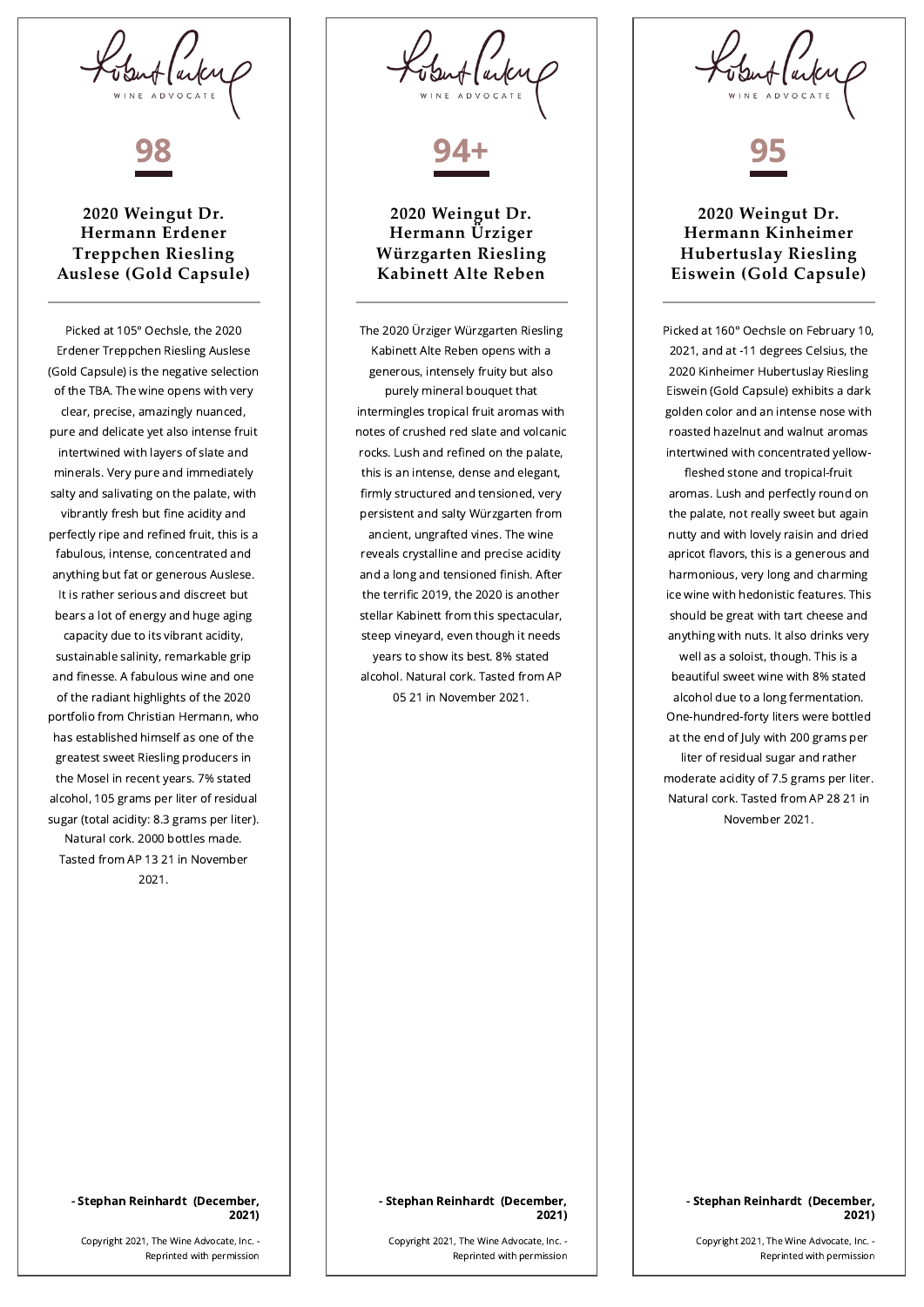# 96+

**2020 Weingut Dr. Hermann Ürziger Würzgarten In der Kranklei Riesling Spätlese Alte Reben (Gold Capsule)**

From 100+-year-old vines picked at 92° Oechsle, Hermann's 2020 Ürziger Würzgarten In der Kranklei Riesling Spätlese Alte Reben (Gold Capsule) opens with a deep and intense, pretty generous and tropical bouquet of ripe Riesling fruit and finely crushed red slate and herbs. On the palate, this is a mouth-filling yet pure, fresh and refined Kanklei with vibrant energy and tension. The wine develops a long, lush and stimulating, fine and salty finish and sums up as a generous but finessed and beautifully balanced picture-book Spätlese with great vitality. In early March of this year, 1,000 liters were bottled with 7.5% stated alcohol. Natural cork. Tasted from AP 11 21 in November 2021.

 $#$ lur $\alpha$ 

92+

**2020 Weingut Dr. Hermann Piesporter Goldtröpfchen Riesling Spätlese**

The 2020 Piesporter Goldtröpfchen Riesling Spätlese is clear and precise on the well-defined nose that shows intense and elegant fruit with raspberry notes and those of crushed (flint) stones. Lush and piquant on the palate, this is a tight and racy Spätlese with stimulating grip on the persistent finish. A classic in the making yet years too young. 7.5% stated alcohol. Natural cork. Tasted from AP 07 21 in November 2021.



# **2020 Weingut Dr. Hermann Erdener Prälat Riesling Auslese Alte Reben (Gold Capsule)**

Picked at 105° Oechsle, the 2020 Erdener Prälat Riesling Auslese Alte Reben (Gold Capsule) is clear and intense on the lemony and spicy/slatey nose, but it still needs time to open up, refine and shine due to a certain percentage of botrytis (10% to 15%). Round, refined and lush on the palate, with fine mineral acidity and lingering salinity, this is a generous but finessed and delicate Auslese with promising concentration, grip and tension. Still very piquant and not as fine or balanced as the Treppchen Auslese GK but very promising. 7% stated alcohol. Natural cork. Tasted from AP 12 21 in November 2021.

- Stephan Reinhardt (December, 2021)

Copyright 2021, The Wine Advocate, Inc. - Reprinted with permission

- Stephan Reinhardt (December, 2021)

Copyright 2021, The Wine Advocate, Inc. - Reprinted with permission

#### - Stephan Reinhardt (December, 2021)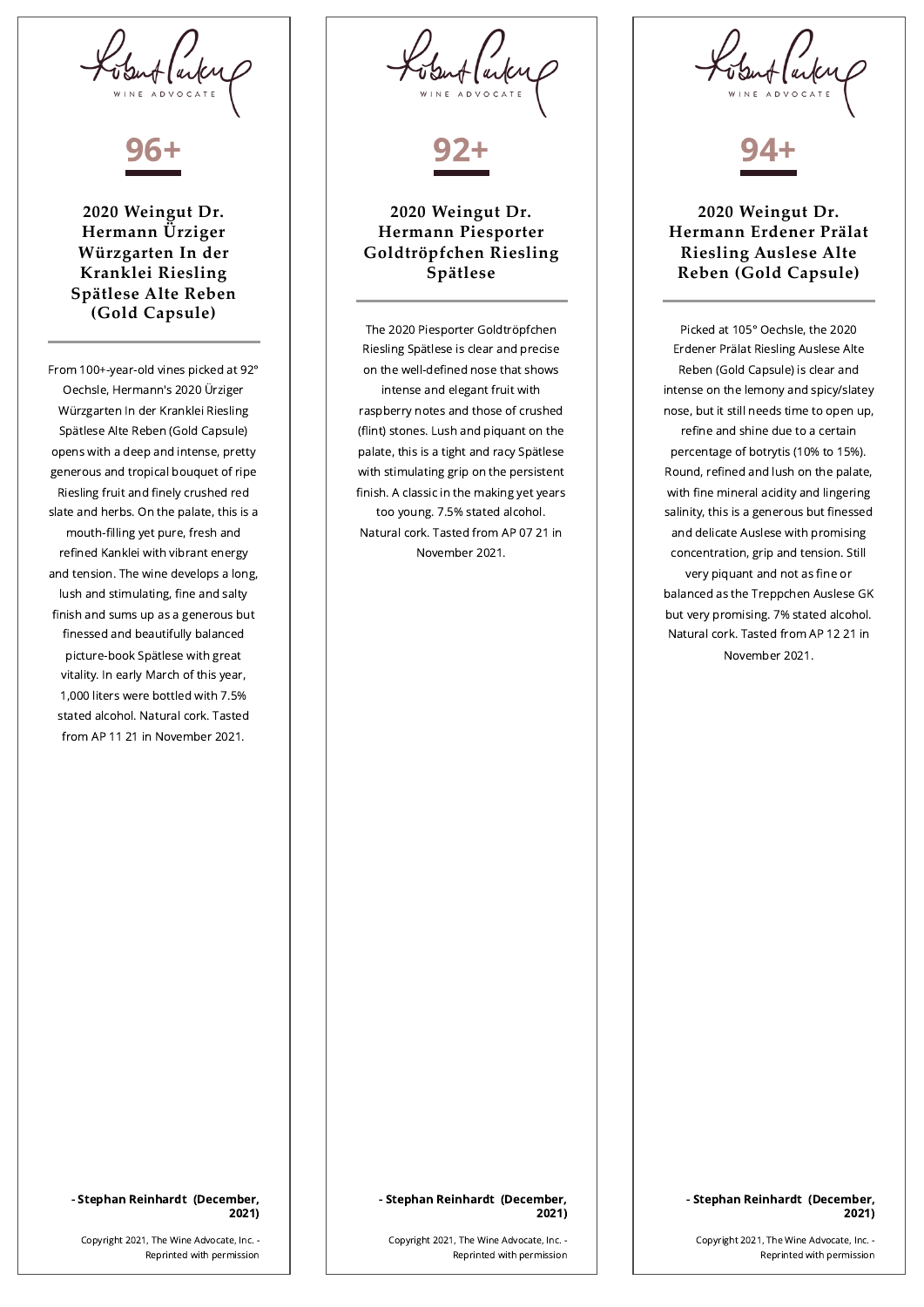unt (arker 95 **2020 Weingut Dr. Hermann Erdener Treppchen Riesling Auslese** Picked at 97° to 98° Oechsle, the 2020 Erdener Treppchen Riesling Auslese opens with perfectly ripe and intensely aromatic, lush and tropical-scented fruit intertwined with crystalline Mosel slate aromas. On the palate, this is a mouth-filling and gorgeously lush but so refined and elegant Riesling with so much finesse and titillating mineral grip that forces you to drink this salivating Treppchen beauty immediately and quickly. Dangerous stuff. Calculate about one bottle per person! 7% stated alcohol. 600 liters made. Natural cork. Tasted from AP 21 21 in November 2021.

|  | Suflarky      |  |
|--|---------------|--|
|  | WINE ADVOCATE |  |

94

# **2020 Weingut Dr. Hermann Lösnicher Försterlay Riesling –GG–**

Picked at 96° Oechsle but without any botrytis and aged in a new fuder until the bottling at the end of July 2021, the 2020 Lösnicher Försterlay Riesling – GG– opens with an intense yet refined and elegant nose with ripe but delicate Riesling and kumquat aromas intertwined with finely crushed slate notes. Cheerful, piquant and firm on the palate, this is a full-bodied yet vivacious, sappy and elegant Försterlay with intense and juicy fruit and a sustainable mineral, salty finish that also reveals very fine tannins. The oak is already better integrated here and adds structure yet no further flavors. This is possibly the most impressive Grosses Gewächs from Christian Hermann this year. The 2020 is only the second vintage of this wine since the premiere of the 2018, which I, unfortunately, have never tasted. 13% alcohol. Natural cork. Tasted from AP 31 21 in November 2021. To be released in spring next year.

# 92

# **2020 Weingut Dr. Hermann Ürziger Würzgarten Riesling – GG– Alte Reben**

From 100-year-old, ungrafted vines picked at 92° Oechsle and aged in a single fuder, Hermann's 2020 Ürziger Würzgarten Riesling –GG– Alte Reben is pure, fresh and precise on the classic, spicy but initially also very reductive nose that benefits a lot from aeration. Straight and filigreed on the palate, this is a pure, lean, finessed and tensioned but also supple Würzgarten with a fine mineral and tannic structure and a promising, persistently salty finish. This is a classic dry Riesling bottled with moderate 11.5% alcohol (12% stated). Natural cork. Tasted from AP 25 21 in November 2021.

#### - Stephan Reinhardt (December, 2021)

Copyright 2021, The Wine Advocate, Inc. - Reprinted with permission

#### - Stephan Reinhardt (December, 2021)

Copyright 2021, The Wine Advocate, Inc. - Reprinted with permission

#### - Stephan Reinhardt (December, 2021)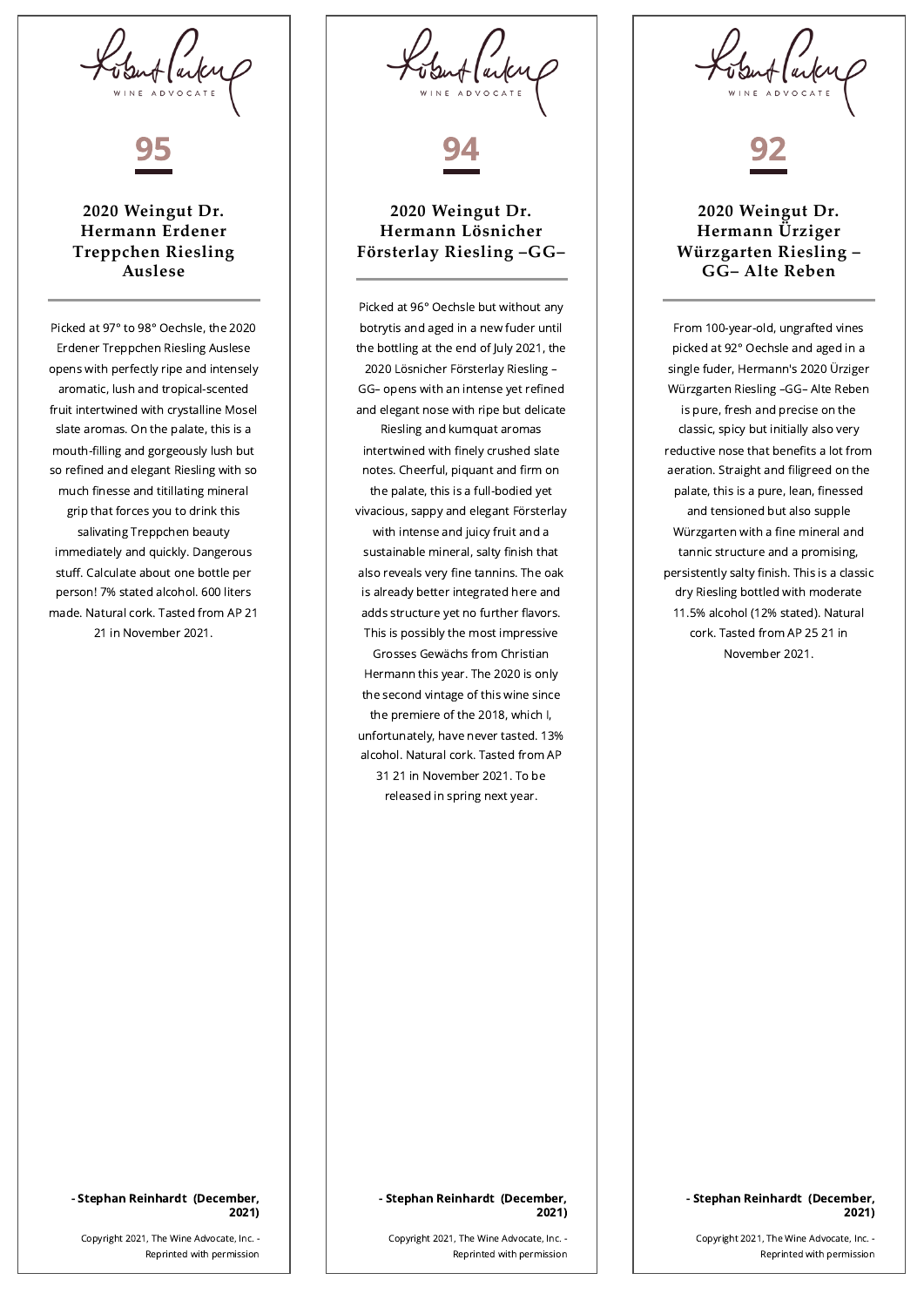93

# **2020 Weingut Dr. Hermann Piesporter Goldtröpfchen Riesling Kabinett**

Hermann's 2020 Piesporter Goldtröpfchen Riesling Kabinett is clear, precise and fresh on the delicately aromatic nose. Lush and round on the palate, with remarkably fine acidity and fine grip on the finish, this is a light but lush and charming as well as excitingly stimulating Kabinett from a vineyard that often gives richer and sweeter wines but is just fabulous as it is here. Super crystalline and salty on the finish. A wine to quaff in large amounts. Moderately sweet. 8% stated alcohol. Screw cap. Tasted from AP 15 21 in November 2021.

90

**2020 Weingut Dr. Hermann "H" Riesling**

From young vines in absolutely top vineyards, such as Würzgarten, Herrenberg, Hubertuslay or Treppchen, Hermann's 2020 "H" Riesling is pure and bright on the delicately flinty nose. Lush and round on the palate, with delicate slate grip and fine salinity on the finish, this is a light and highly stimulating Mosel classic in the medium-dry to sweet style. Highly recommended for all Kabinett fans, even though the "H" isn't declared as Kabinett. 9.5% stated alcohol, 40+ grams of residual sugar. Screw cap. Tasted from AP 02 21 in November 2021.



# **2020 Weingut Dr. Hermann Kinheimer Hubertuslay Riesling Auslese (Gold Capsule)**

93

Picked on January 11 of this year at minus-seven degrees Celsius with 113° Oechsle (so analytically just qualified for Eiswein but considered as "too lean"), the 2020 Kinheimer Hubertuslay Riesling Auslese (Gold Capsule) offers clear, fresh and intensely aromatic, pretty upfront but structured fruit with fine raisin and floral honey aromas intertwined with refreshing slatey/mineral notes. Round, lush and crystalline on the clear and precise but generous and textured palate, this is a generous but refined and elegant Auslese from the Hubertuslay. Piquant and with fine grip and grapefruit notes on the intensely aromatic finish, this is a picture-book botrytis Auslese with 8.5% stated alcohol. Natural cork. Tasted from AP 27 21 in November 2021.

#### - Stephan Reinhardt (December, 2021)

Copyright 2021, The Wine Advocate, Inc. - Reprinted with permission

- Stephan Reinhardt (December, 2021)

Copyright 2021, The Wine Advocate, Inc. - Reprinted with permission

- Stephan Reinhardt (December, 2021)